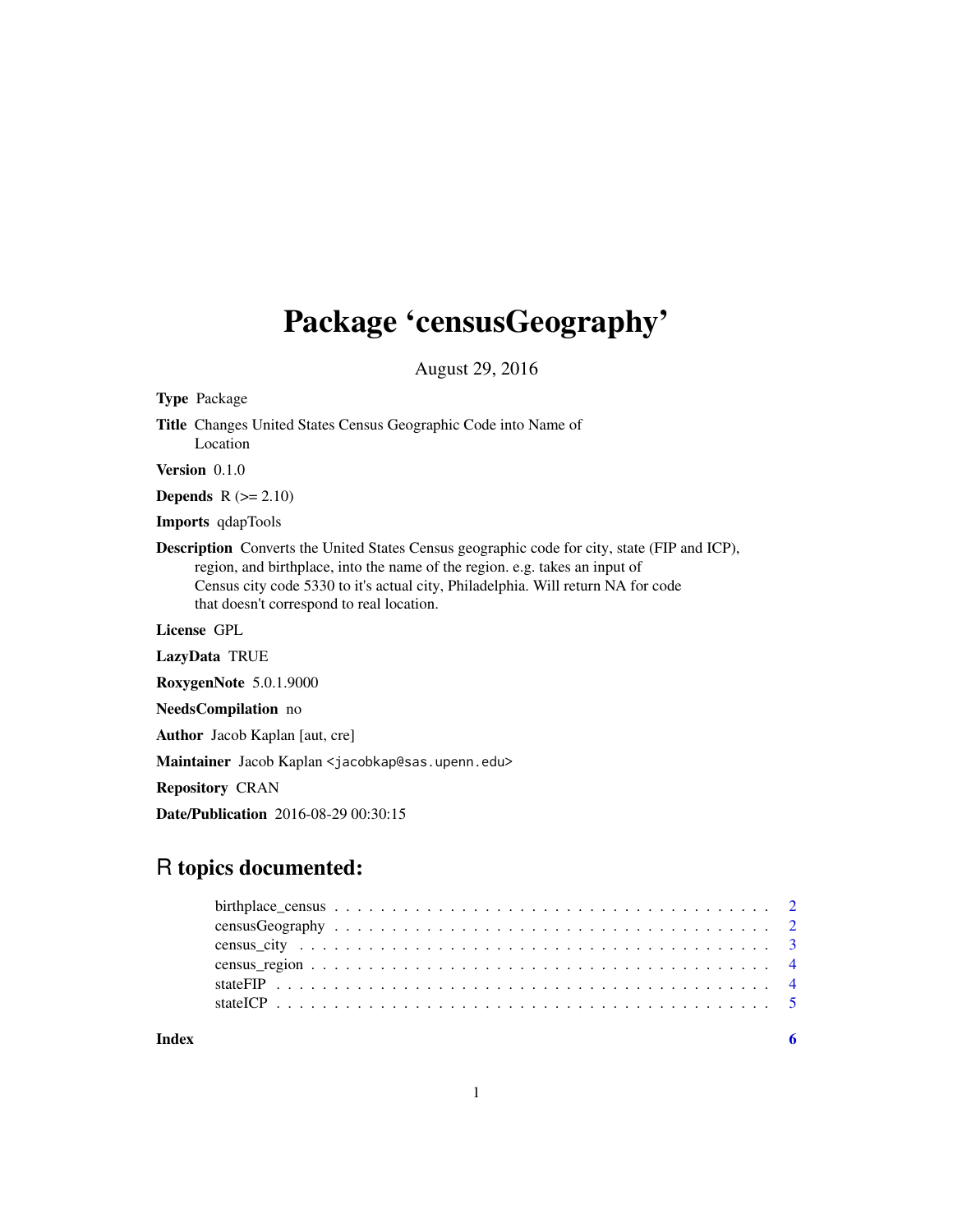<span id="page-1-0"></span>birthplace\_census *Census code and location name for Census birthplace locations*

#### Description

A dataset containing the code and location name for every location included in the US Census birthplace list.

#### Usage

birthplace\_census

#### Format

A data frame with 533 rows and 2 variables:

code Census code for the birthplace

location Name of the state, county, or region corresponding with the code ...

#### Source

[https://usa.ipums.org/usa-action/variables/BPL#codes\\_section](https://usa.ipums.org/usa-action/variables/BPL#codes_section)

censusGeography *Census Geography*

#### Description

Census Geography

#### Usage

```
censusGeography(dataset, type = c("city", "stateFIP", "stateICP", "region",
  "birthplace"))
```
#### Arguments

| dataset | Enter a list, dataframe, or single number, that is the code for a geographic area<br>from the United States Census                     |
|---------|----------------------------------------------------------------------------------------------------------------------------------------|
| type    | Choose which geographic level the code is connected with. Options are city,<br>state FIP code, state ICP code, region, and birthplace. |

#### Value

Dataframe of two columns. The first column is the name of the location, the second column is the location code (same as the input). If no match, will return NA as location name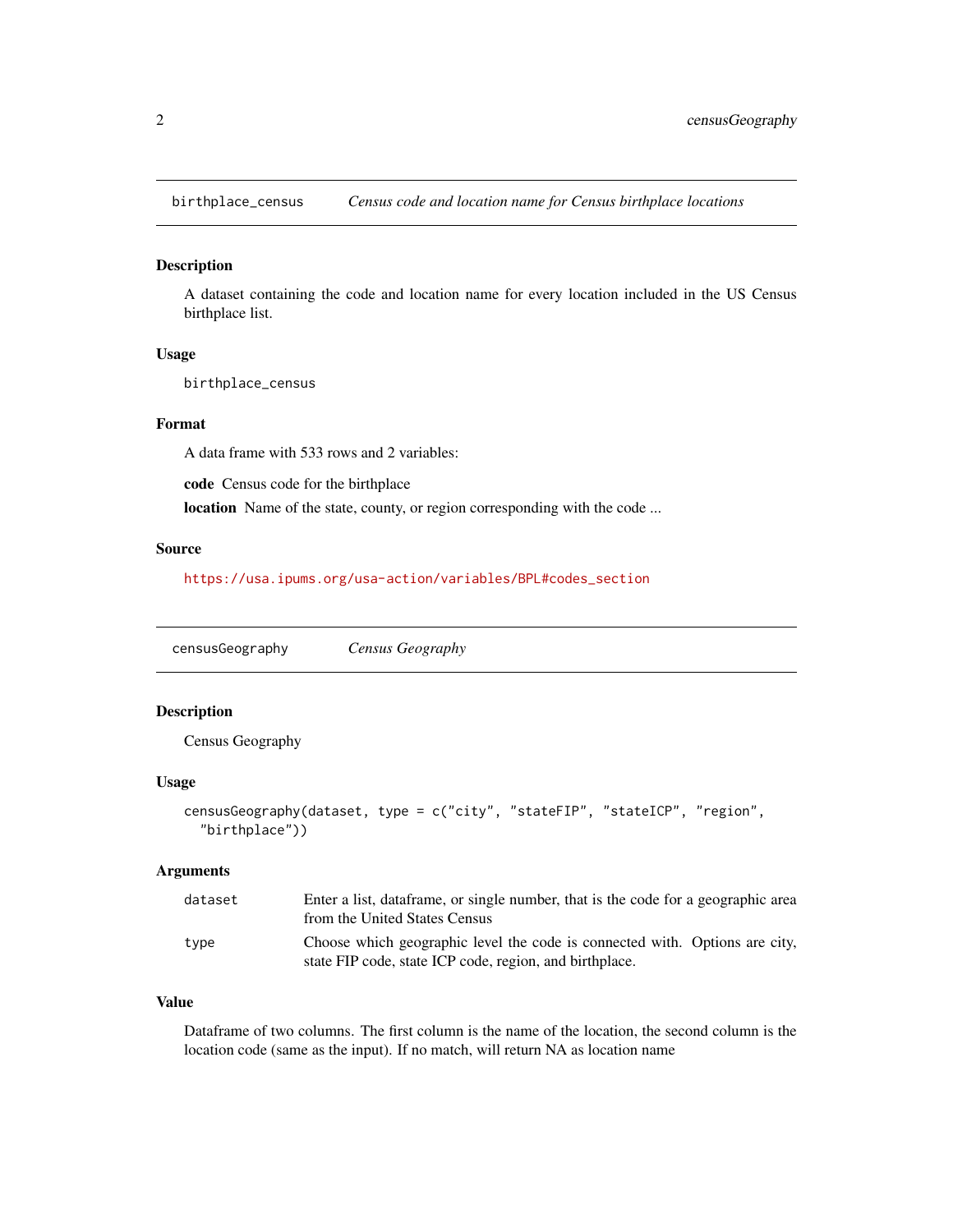#### <span id="page-2-0"></span>census\_city 3

#### Examples

```
census_city_codes <- c(210, 2489, 5350, 1330)
censusGeography(census_city_codes, type = "city")
# Input can be character type too
census_city_codes <- c("210", "2489", "5350", "1330")
censusGeography(census_city_codes, type = "city")
censusGeography(42, type = "region")
# If no match is found, will return NA for location name
censusGeography(0, type = "region")
census_stateFIP_code <- data.frame(c(1,2,4), c("test", "test2", "test3"))
names(census_stateFIP_code) <- c("code", "character_type_column")
censusGeography(census_stateFIP_code$code, type = "stateFIP")
```
#### census\_city *Census code and city name for City geographies*

#### Description

A dataset containing the code and city name for every city included in the US Census.

#### Usage

census\_city

#### Format

A data frame with 1168 rows and 3 variables:

Code Census code for the city

City Name of the city corresponding with the code

State Name of the state that the city is in ...

#### Source

[https://usa.ipums.org/usa-action/variables/CITY#codes\\_section](https://usa.ipums.org/usa-action/variables/CITY#codes_section)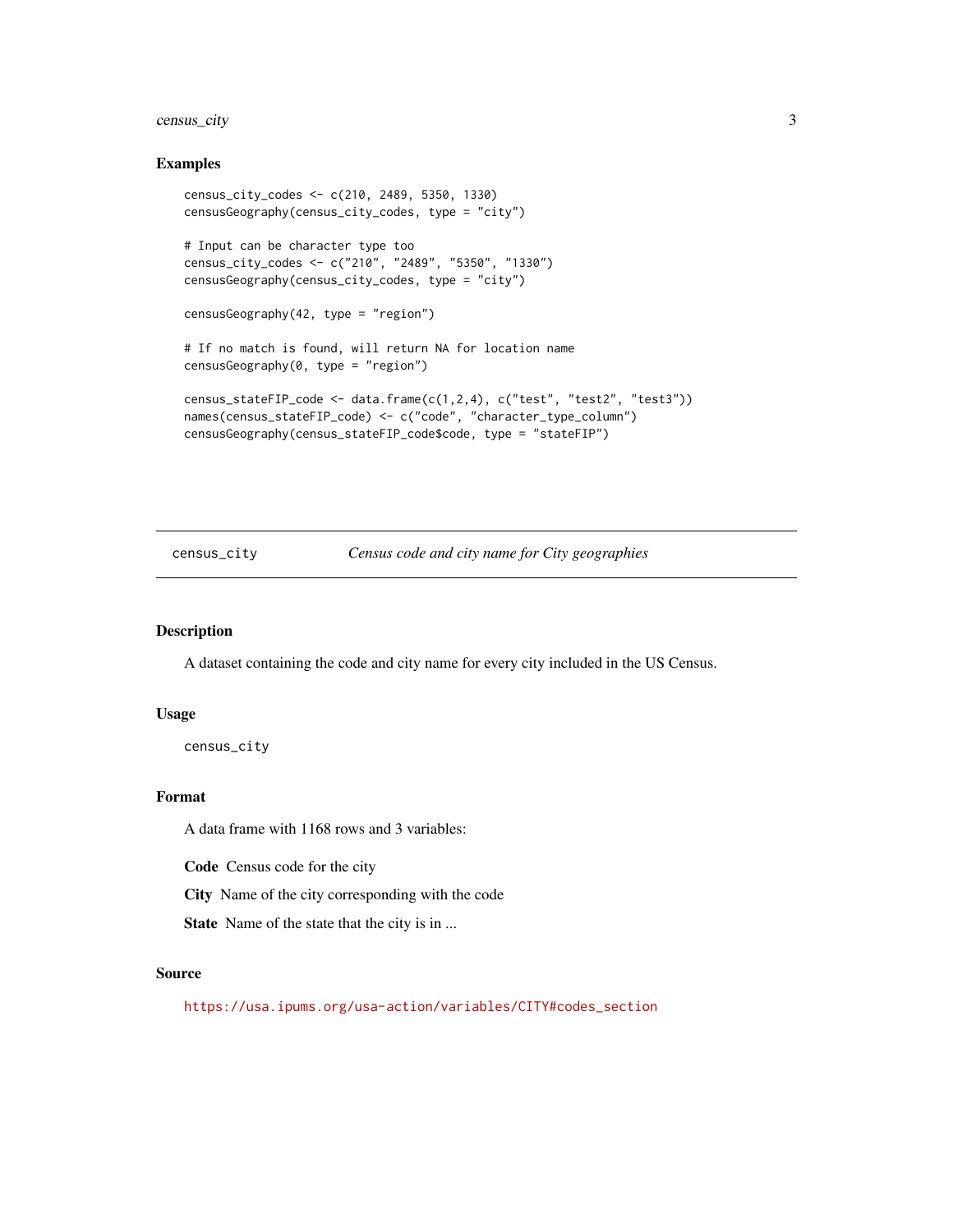<span id="page-3-0"></span>

#### Description

A dataset containing the code and region name for every region included in the US Census region list.

#### Usage

census\_region

#### Format

A data frame with 17 rows and 2 variables:

region Name of the region corresponding with the code

code Census code for the region ...

#### Source

[https://usa.ipums.org/usa-action/variables/REGION#codes\\_section](https://usa.ipums.org/usa-action/variables/REGION#codes_section)

stateFIP *Census code and state name for Census State FIP geographies*

#### Description

A dataset containing the code and state name for every state included in the US Census State FIP list.

#### Usage

stateFIP

#### Format

A data frame with 62 rows and 2 variables:

state Name of the state corresponding with the code

FIP\_code Census FIP code for the state ...

#### Source

[https://usa.ipums.org/usa-action/variables/STATEFIP#codes\\_section](https://usa.ipums.org/usa-action/variables/STATEFIP#codes_section)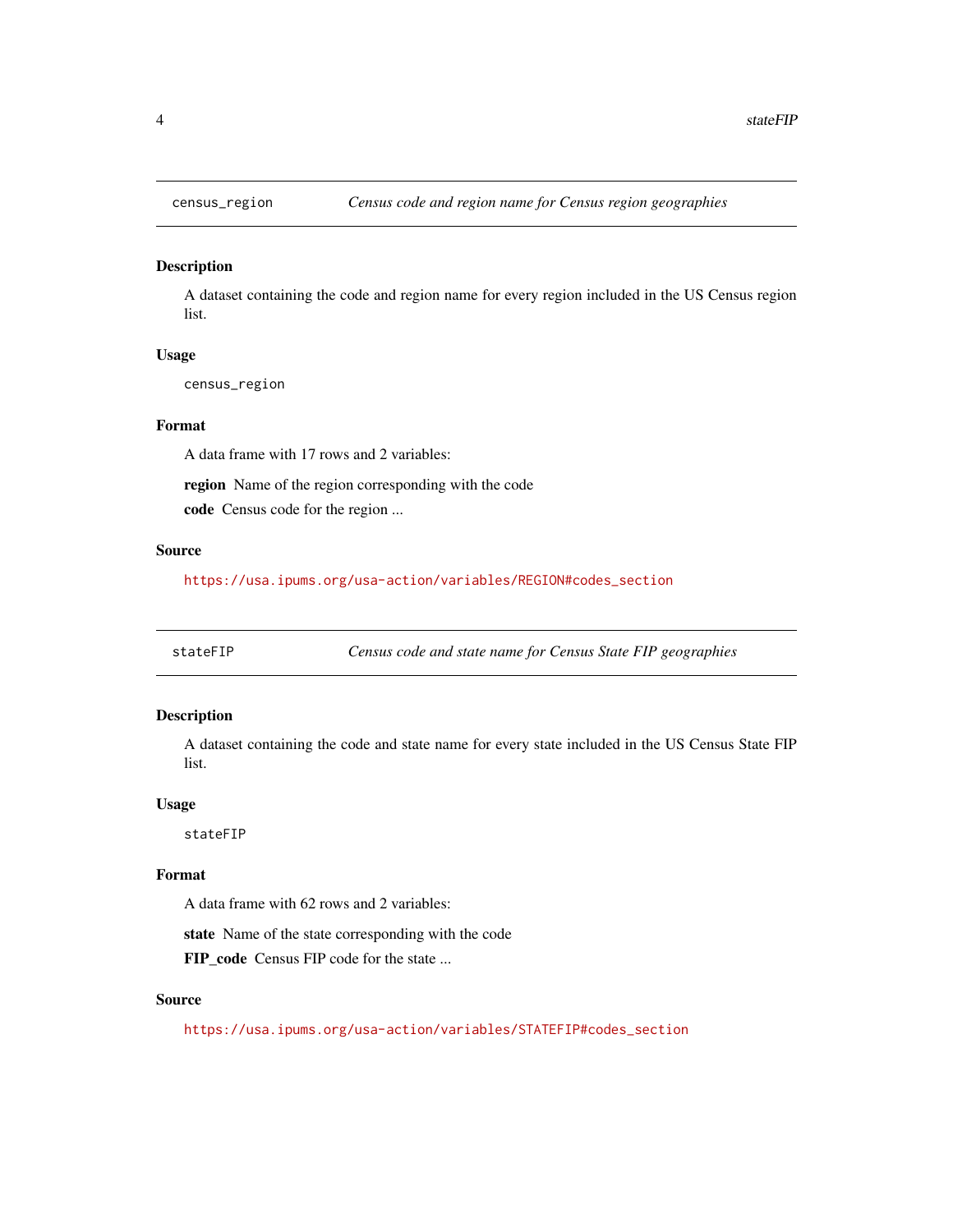<span id="page-4-0"></span>

#### Description

A dataset containing the code and state name for every state included in the US Census State ICP list.

#### Usage

stateICP

#### Format

A data frame with 55 rows and 2 variables:

state Name of the state corresponding with the code

ICP\_code Census ICP code for the state ...

#### Source

[https://usa.ipums.org/usa-action/variables/STATEICP#codes\\_section](https://usa.ipums.org/usa-action/variables/STATEICP#codes_section)